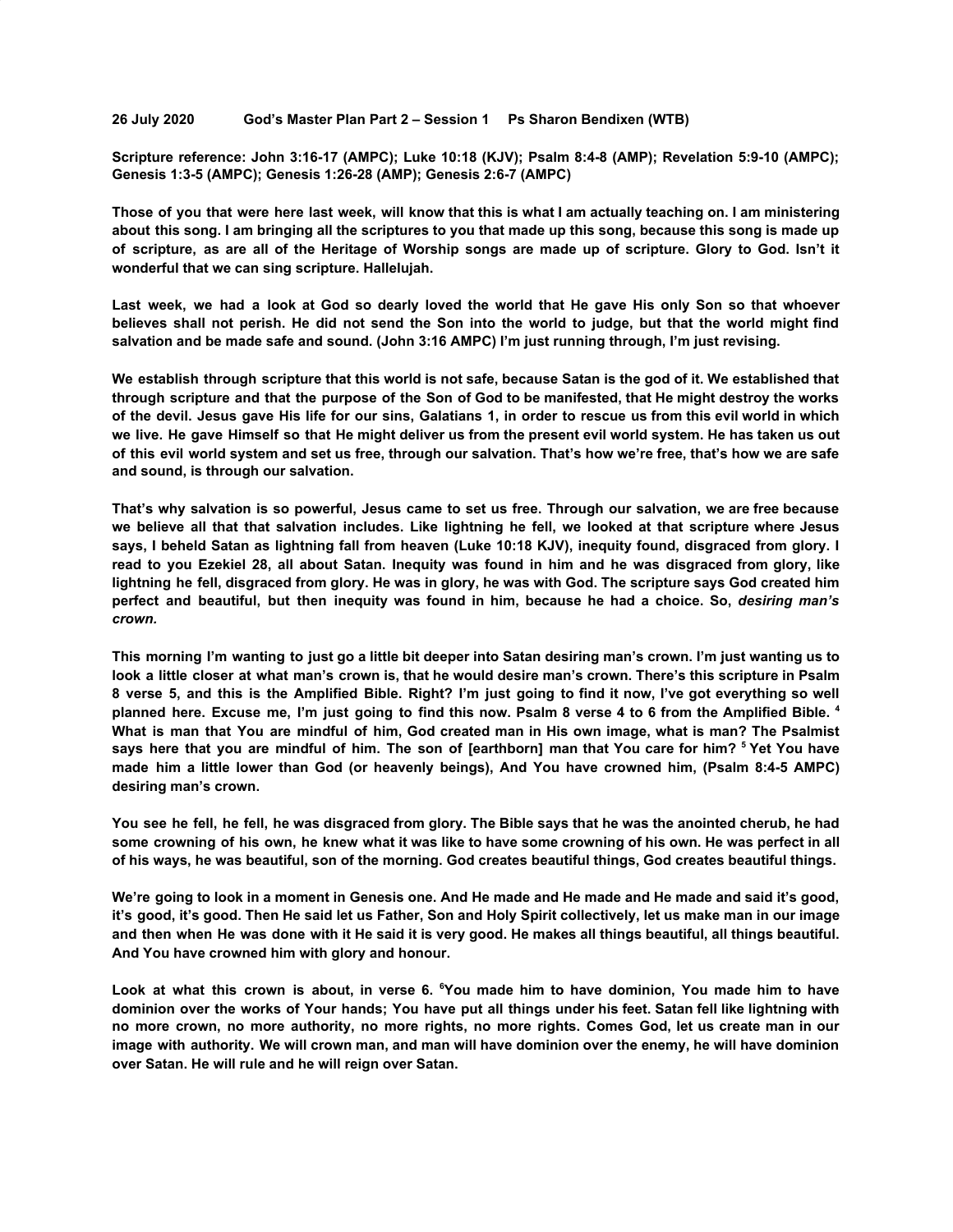We will create the world and We will create Adam and Eve and he will rule <sup>6</sup> and have dominion over the **works of Your hands of earth. (Psalm 8:6 AMPC) You've put all things under His feet.**

Hebrews 2:6-9 brings it up again this very Psalm. It has been [solemnly] and earnestly said in a certain place, well, in Psalm 8:4-6 <sup>4</sup> What is man, that You are mindful of him, Or the son of man, that You graciously and helpfully care for and visit and look after him?<sup>7</sup> "You have made him for a little while lower [in status] than the angels; You have crowned him with glory and honour,] And set him over the works of Your hands; verse 8. See the crown now, why Satan is after the crown, because it is dominion, its authority, it is to rule and to reign. <sup>8</sup> You have put all things in subjection under his feet [confirming his supremacy]." Now in putting everything in subjection to man He left nothing outside of man's control, but in present, We do not yet see all things subjected to man, (Psalm 8:4-8 AMPC) but we are able to see Jesus and this is an amazing thing that **God has given the newborn creation, the ability to see Jesus in His Word.**

You see, the crowning glory of Jesus, you see His triumph and what He conquered, what He conquered. Jesus, at the cross, in His death and resurrection, when He rose and He said to His disciples; I have got the keys of death, hell and the grave. Now I am giving them to you, now you go and cast out, you go and cast out principalities and powers and rulers of darkness and spiritual wickedness. You go and rule and reign now. I got the victory. I got all the authority back for you, because man handed it over, desiring man's crown, **desiring the right to rule.**

Here we see in Revelation five verse nine and ten in the Amplified Bible, look why Jesus died, <sup>9</sup>You were **slain (sacrificed), and with Your blood, You purchased men unto God from every tribe and language and** people and nation. <sup>10</sup>And You have made them a kingdom (royal race) and priests to our God, and they shall **reign [as kings] over the earth! (Revelation 5:9-10 AMPC). Hallelujah.**

The Lord wanted you to just see that this morning, the thing - desiring man's crown, we are God's man, the creation of man. I want to read something else to you here, that is so beautiful. Of all the mighty wonders which God created, the greatest wonder is man. He created Him out of the dust of the earth because He wanted to, He willed to, it was His will, it also says in the book of Revelation that He created all things for His pleasure because He willed it. Of all the mighty wonders that God created, the greatest wonder is man, side by side with the material elements of earth, because we were made from earth, there resides within man a lofty intellect and a Holy Spirit; the stuff of Heaven. Oh, Glory to God. He made us in His own image. Just like **Him.**

I'm going to read this again, it must sink in, God wants this to sink in, let it sink in, who you are. Of all the mighty wonders which God created, the greatest wonder is man, side by side with the material elements of earth, the dust that we were made of, There resides within man a lofty intellect and Holy Spirit; the stuff of Heaven. Truly this all-encompassing man is no less than a tiny universe. God placed Adam on the podium *and appointed him conductor and choirmaster of the universe. The diverse elements of creation are bidden* to obey his baton. Adam, who was composed of all those diverse elements, was provided with a score to follow and instructions on how to use each creation in its proper time and place. So said the psalmist of the mission of man; You gave Him dominion over the works of Your hands, you placed everything under his feet. **Man's dominion is not merely a privilege, it's a responsibility. Hallelujah. Glory, glory, glory.**

I read this to you last week, before he fell, in his prime, before he fell, Adam could see from one end of the *world to the other, his scope was all-encompassing, unlimited, and unhampered by distortion, Adam* changed profoundly after he erred. Eating of the tree of the knowledge of good and evil. It wasn't an apple, people, eating from the tree of the knowledge of good and evil, not just eating from life, life, keeping eating from the life of God. Adam took the enemy into himself and thereby made evil and integral part of his *makeup, to the extent that Adam's self-mastery vanished, he forfeited his sovereignty over the world.*

I'm going to read to you, thank You Holy Spirit, yes, I'm going to read to you here first. In Genesis one, God speaks of the will of God, in Genesis one, God speaks of His will, Genesis one, will for throughout eternity **speak of the will of God. God has never changed His will.**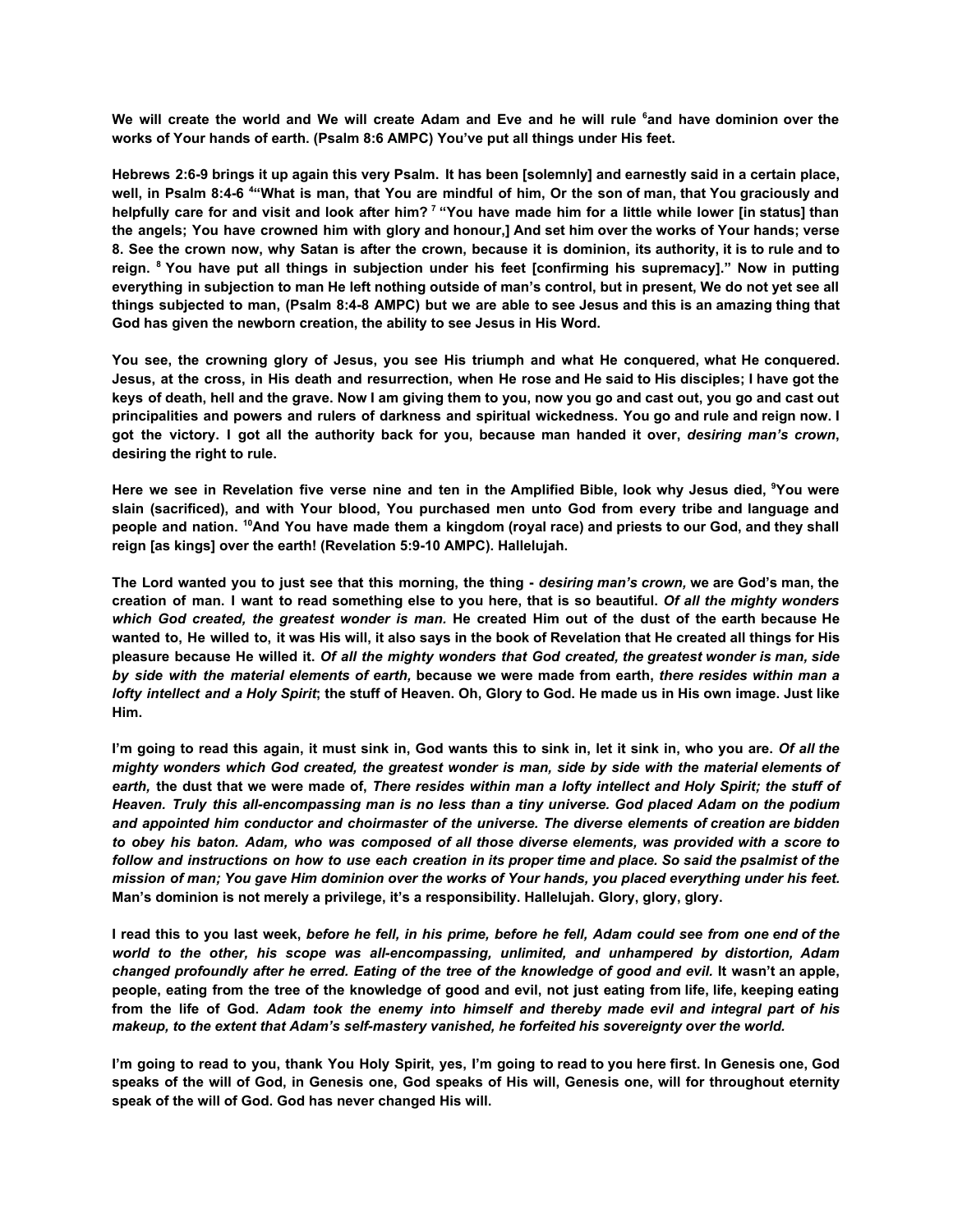<sup>3</sup>God said light, let there be light and there was light and <sup>4</sup>He saw that it was good and He approved it, <sup>5</sup>He called the light day and the darkness He called night (Genesis 1:3-5 AMPC). God said let there be, let there be, let there be, let there be, let there be, let there be, and God saw, verse eighteen, it was good. You don't need to put up the scriptures, I'm jumping around. Let it be, He saw that it was good and He approved it, and He said, Let the waters bring forth abundantly and swarm with living creatures and He saw that it was good, He saw that it was good and He approved it and God blessed them, He blessed creation and He said be **fruitful and multiply, even to creation He said that. In verse 26, that can come up, your eyes must see this.**

In verse 26, God said, <sup>26</sup>Let Us, this is the Amplified, <sup>26</sup>Let Us [Father, Son, and Holy Spirit] make mankind in **Our image, after Our likeness, and let them have complete authority, over their environment people, authority** over their environment which includes the fish of the sea, the birds of the air, the [tame] beasts, and over all of the earth, and over everything that creeps; which is Satan. So, verse 27 says; <sup>27</sup>So God created man in His own image, in the image and likeness of God He created him; male and female He created them (Genesis 1:26-27 AMPC). Glory to God. Hallelujah. Glory. I find myself in Genesis chapter one all the time. 28And God blessed them and said to them, Be fruitful, multiply, and fill the earth, be fruitful, multiply, fill the earth and subdue it. Subdue it. There is the crown, there's the crown, He crowned Adam, making him, creating him in the likeness of Himself; crowned. And subdue it [using all its vast resources in the service of God and man]; and have dominion over the fish of the sea, the birds of the air, and over every living creature that moves. **<sup>29</sup>And God said I have given you every plant yielding seed, (Genesis 1:26-29 AMPC).**

Oh, and that's my whole teaching, that you have to get on the hardworking farmer. It's the power of the seed of the Word of God, in your heart now, that causes you to rise up over everything and anything in the world's system. Glory to God, He has given me every seed, seeding, seed for every area of my life. Glory, it's how I overcome. It's how my crown, I walk with my crown, I am crowned, I am authorised by God, to rule and reign as it says in the book of Revelation; to rule and reign as king in this life. Glory to God. He has given me seed **to do it with. Hallelujah.**

This is so beautiful here, I must read this, this morning, out of the Amplified Bible, let me just see here, glory. This is such a beautiful picture, I love to say it again and again, and again, you know? I'll find it now. Oh, let's go to Genesis two, Genesis two, from verse five or from verse six. From verse six, in the Amplified; <sup>6</sup>But there went up a mist (fog, vapour) from the land and watered the whole surface of the ground— <sup>7</sup>Then the Lord God formed man from the dust, he just makes another account, <sup>7</sup>Then the Lord God formed man from **the dust of the ground and breathed into his nostrils.**

People, can you see how God made mankind? From the dust of the earth fashioned, formed the man and lifted up this lifeless form and He made all the body parts, made everything just, just beautiful and perfect **and lifted up the man and breathed, haaaaa.**

This is what it savs, it savs: He breathed into his nostrils the breath and Spirit of life, and man became a living being (Genesis 2:6-7 AMPC). Just like God, cause God breathed Himself into the man, and so when God began to speak to him, he had all the intellect of God. God was speaking to man immediately; I bless you, I bless you, you are created in My likeness, multiply, I give you seed, be blessed, live in abundance, I've **crowned you with glory and honour. Instantly Adam understood, this is my Creator, there was no misunderstanding about anything. God would have told Adam, knowing, he is true to his character, saying there is a snake here, there is a creep here in this garden.**

I have created you, I have crowned you with glory and honour, to have dominion over everything, over all the vast resources that are here in this service; use them and have dominion over the service and the service of **God and man. Glory to God.**

And man became a living being (Genesis 2:7 AMPC). Isn't this wonderful people? We are going to stay here a while, I'm not going to rush this because when I was preparing this morning the Lord said; 'I really want them